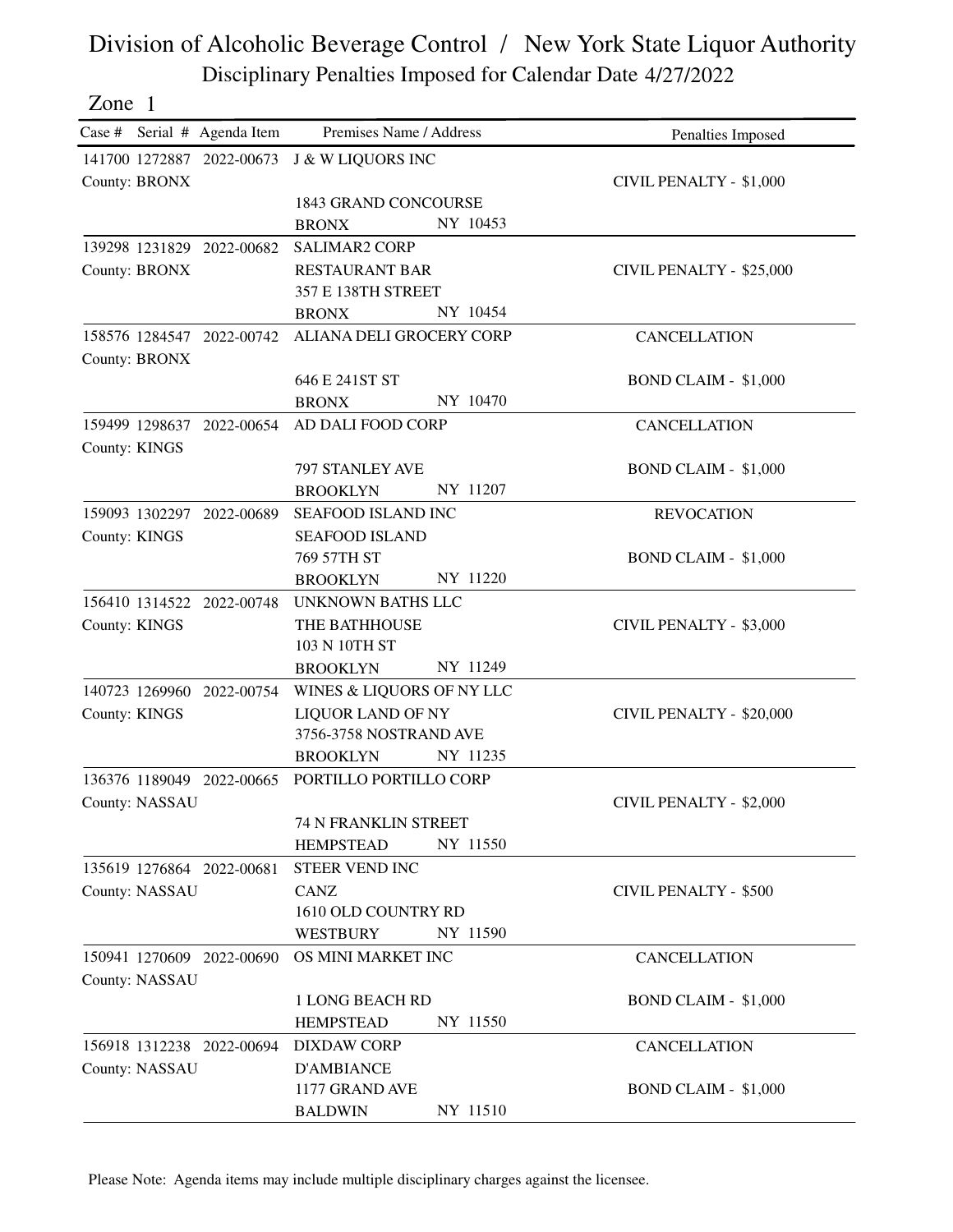| one |  |
|-----|--|
|     |  |

| Case # Serial # Agenda Item | Premises Name / Address                               | Penalties Imposed            |
|-----------------------------|-------------------------------------------------------|------------------------------|
| 135341 1208327 2022-00670   | <b>TAWFIK SALEH MOHAMED</b>                           |                              |
| <b>County: NEW YORK</b>     | TSM GROCERY                                           | CIVIL PENALTY - \$25,000     |
|                             | 2285 1ST AVE                                          |                              |
|                             | NY 10035<br><b>NEW YORK</b>                           |                              |
| 153839 1320934 2022-00676   | AMA FOOD GROUP LLC                                    |                              |
| <b>County: NEW YORK</b>     | <b>AMA RAW BAR</b>                                    | <b>CIVIL PENALTY - \$750</b> |
|                             | 190-192 AVE B                                         |                              |
|                             | NY 10009<br><b>NEW YORK</b>                           |                              |
| 140053 1274965 2022-00679   | 159 HUNTINGTON HOLDINGS INC                           |                              |
| <b>County: NEW YORK</b>     | THE LATE LATE                                         | CIVIL PENALTY - \$5,000      |
|                             | 159 E HOUSTON ST                                      |                              |
|                             | NY 10002<br><b>NEW YORK</b>                           |                              |
| 155665 1296149 2022-00680   | MGM THOMPSON LLC                                      |                              |
| <b>County: NEW YORK</b>     | PICCOLA CUCINA                                        | CIVIL PENALTY - \$3,000      |
|                             | <b>75 THOMPSON ST</b>                                 |                              |
|                             | NY 10012<br><b>NEW YORK</b>                           |                              |
| 152899 1310536 2022-00662   | <b>CORAZON DE MEXICO CORP</b>                         | <b>CANCELLATION</b>          |
| <b>County: QUEENS</b>       | <b>LA ADELITA BAKERY</b>                              |                              |
|                             | 10-09 50TH AVE                                        | <b>BOND CLAIM - \$1,000</b>  |
|                             | LONG ISLAND CITYNY 11101                              |                              |
| 149557 1040636 2022-00683   | 82 60 AUSTIN STREET CORP                              |                              |
| <b>County: QUEENS</b>       | <b>AUSTIN STEAK &amp; ALE HOUSE</b>                   | CIVIL PENALTY - \$1,500      |
|                             | 82 70 & 72 AUSTIN ST                                  |                              |
|                             | NY 11415<br><b>KEW GARDENS</b>                        |                              |
| 154568 1273598 2022-00684   | <b>GUMAN DELI GROCERY CORP</b>                        |                              |
| <b>County: QUEENS</b>       | <b>GUMAN DELI GROCERY CORP</b><br>41-06 JUNCTION BLVD | CIVIL PENALTY - \$10,000     |
|                             | NY 11368<br><b>CORONA</b>                             |                              |
| 151059 1281992 2022-00691   | EL TORO BRAVO #1 CORP                                 |                              |
|                             |                                                       |                              |
| <b>County: QUEENS</b>       | 88-12 ROOSEVELT AVE                                   | CIVIL PENALTY - \$2,500      |
|                             | JACKSON HEIGHTS NY 11372                              |                              |
| 159268 1122160 2022-00698   | 104TH STREET RESTAURANT INC.                          | <b>CANCELLATION</b>          |
| <b>County: QUEENS</b>       | TONYS PIZZERIA RESTAURANT                             |                              |
|                             | 45 18 104TH STREET                                    | <b>BOND CLAIM - \$1,000</b>  |
|                             | NY 11368<br><b>CORONA</b>                             |                              |
| 151020 1311381 2022-00700   | <b>ANZUELO FINO CORP</b>                              |                              |
| <b>County: QUEENS</b>       | PROHIBITION NY                                        | <b>CIVIL PENALTY - \$300</b> |
|                             | 86-01 NORTHERN BLVD                                   |                              |
|                             | JACKSON HEIGHTS NY 11372                              |                              |
| 140616 1243810 2022-00701   | JUNE SING RESTAURANT INC                              |                              |
| <b>County: QUEENS</b>       | NEW THRIVING RESTAURANT                               | CIVIL PENALTY - \$6,500      |
|                             | 120 12 LIBERTY AVE                                    |                              |
|                             | S RICHMOND HILL NY 11419                              |                              |

Please Note: Agenda items may include multiple disciplinary charges against the licensee.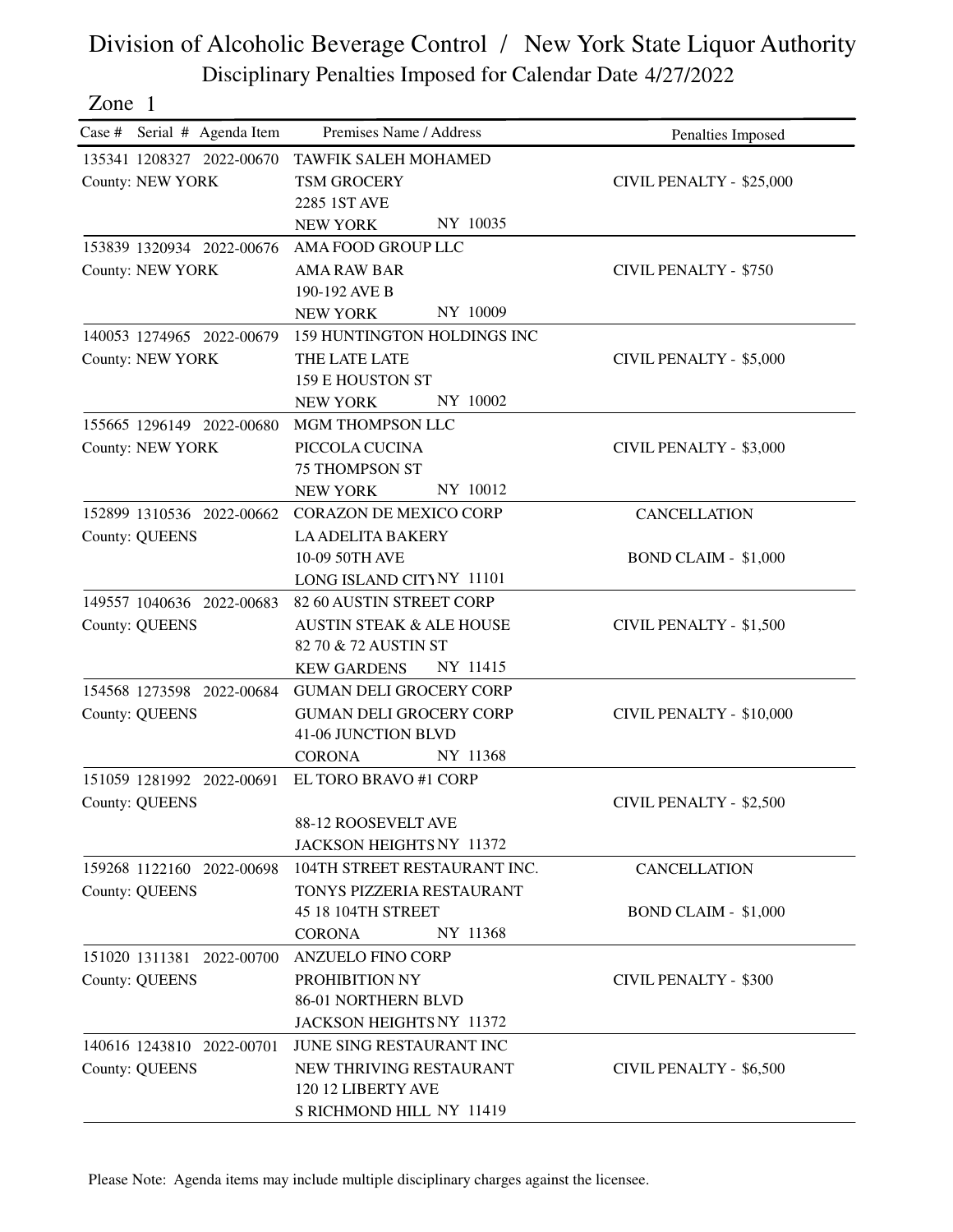Zone 1

| Case # Serial # Agenda Item | Premises Name / Address          | Penalties Imposed           |
|-----------------------------|----------------------------------|-----------------------------|
| 159171 1148552 2022-00723   | <b>RICHARD ARIAS</b>             | <b>CANCELLATION</b>         |
| <b>County: QUEENS</b>       | <b>ARIAS GROCERY</b>             |                             |
|                             | 105-13 NORTHERN BLVD             | <b>BOND CLAIM - \$1,000</b> |
|                             | NY 11368<br><b>CORONA</b>        |                             |
| 139826 1260109 2022-00724   | <b>GLADS 45 INC</b>              | <b>CANCELLATION</b>         |
| <b>County: QUEENS</b>       | <b>PERLAS</b>                    |                             |
|                             | <b>6909 ROOSEVELT AVE</b>        | <b>BOND CLAIM - \$1,000</b> |
|                             | NY 11377<br><b>WOODSIDE</b>      |                             |
| 152185 1314317 2022-00736   | <b>AZAAL 1 DELI CORP</b>         |                             |
| <b>County: QUEENS</b>       |                                  | CIVIL PENALTY - \$5,000     |
|                             | 34-61 JUNCTION BLVD              |                             |
|                             | JACKSON HEIGHTS NY 11372         |                             |
| 154837 1132837 2022-00725   | THREE STARS CORP                 |                             |
| County: RICHMOND            | <b>TONYS BRICK OVEN</b>          | CIVIL PENALTY - \$1,000     |
|                             | 1140 BAY ST                      |                             |
|                             | <b>STATEN ISLAND</b><br>NY 10305 |                             |
| 159152 1328113 2022-00655   | LUCKY 7 CONVENIENCE 1 CORP       | <b>CANCELLATION</b>         |
| County: SUFFOLK             |                                  |                             |
|                             | 3663 RTE 112                     | <b>BOND CLAIM - \$1,000</b> |
|                             | NY 11727<br><b>CORAM</b>         |                             |
| 156901 1295386 2022-00658   | CFA HOLDINGS EH LLC & JLN LLC    |                             |
| County: SUFFOLK             | <b>THE 324</b>                   | CIVIL PENALTY - \$50,000    |
|                             | <b>44 THREE MILE HARBOR RD</b>   |                             |
|                             | NY 11937<br><b>EAST HAMPTON</b>  |                             |
| 159195 1324387 2022-00678   | RIPTIDES REST INC                | <b>CANCELLATION</b>         |
| County: SUFFOLK             | <b>RIPTIDES</b>                  |                             |
|                             | <b>168 MONTAUK HWY</b>           | <b>BOND CLAIM - \$1,000</b> |
|                             | <b>LINDENHURST</b><br>NY 11757   |                             |
| 133650 1262104 2022-00686   | <b>SWALLOW MONTAUK LLC</b>       |                             |
| County: SUFFOLK             | LA FIN KITCHEN ET LOUNGE         | CIVIL PENALTY - \$30,000    |
|                             | 474 W LAKE DR                    |                             |
|                             | NY 11954<br><b>MONTAUK</b>       |                             |
| 156305 1180975 2022-00696   | HARBES FAMILY VINEYARD LLC       |                             |
| County: SUFFOLK             | HARBES FAMILY WINERY             | CIVIL PENALTY - \$5,000     |
|                             | 715 SOUND AVENUE                 |                             |
|                             | NY 11952<br><b>MATTITUCK</b>     |                             |
| 154507 1153342 2022-00737   | <b>BLUE OYSTER GRILLE INC</b>    |                             |
| <b>County: SUFFOLK</b>      | <b>JACKSONS</b>                  | CIVIL PENALTY - \$2,000     |
|                             | <b>6005 JERICHO TPKE</b>         |                             |
|                             | NY 11725<br><b>COMMACK</b>       |                             |
| 154842 1183857 2022-00744   | PIE AT SALVATORES INC, THE       |                             |
| County: SUFFOLK             |                                  | CIVIL PENALTY - \$2,500     |
|                             | 120 E MAIN STREET                |                             |
|                             | NY 11706<br><b>BAY SHORE</b>     |                             |

Please Note: Agenda items may include multiple disciplinary charges against the licensee.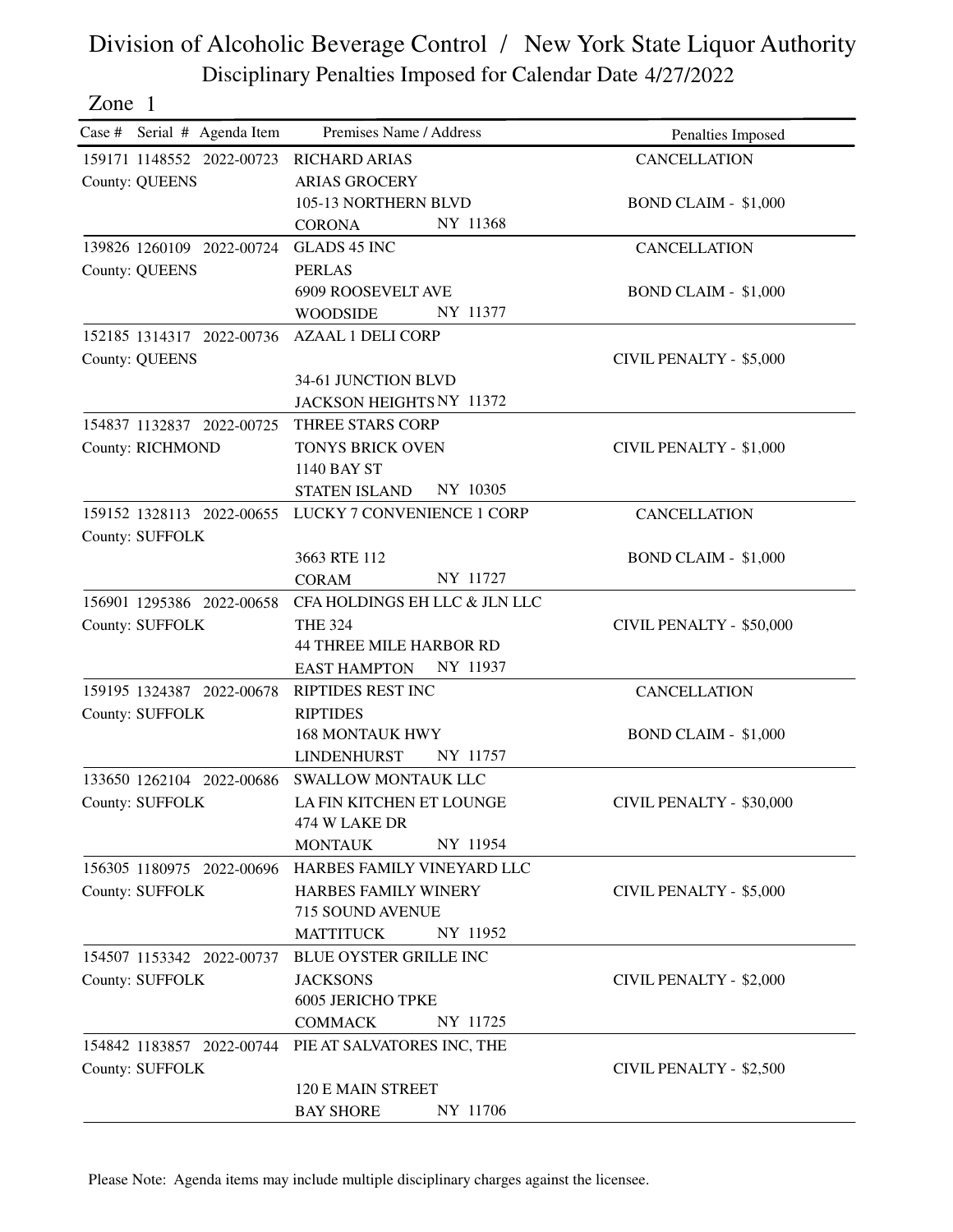| one |  |
|-----|--|
|     |  |

|                     | Case # Serial # Agenda Item | Premises Name / Address         |          | Penalties Imposed        |
|---------------------|-----------------------------|---------------------------------|----------|--------------------------|
|                     | 159417 1050846 2022-00656   | <b>HRM OF NEW YORK INC</b>      |          |                          |
| County: WESTCHESTER |                             | <b>SOUTH SIDE MINI MKT DELI</b> |          | CIVIL PENALTY - \$1,500  |
|                     |                             | 256 258 SPRING STREET           |          |                          |
|                     |                             | <b>OSSINING</b>                 | NY 10562 |                          |
|                     | 157283 1315165 2022-00657   | CASA TACOS CORP                 |          |                          |
| County: WESTCHESTER |                             | CANTINA TAQUERIA & TEQUILA BAI  |          | CIVIL PENALTY - \$1,500  |
|                     |                             | <b>166 A MAMARONECK AVE</b>     |          |                          |
|                     |                             | WHITE PLAINS                    | NY 10601 |                          |
| 156982 1270787      | 2022-00739                  | 817 TAVERN INC                  |          |                          |
| County: WESTCHESTER |                             | <b>IRELAND'S 32</b>             |          | CIVIL PENALTY - \$15,000 |
|                     |                             | 817 MCLEAN AVE                  |          |                          |
|                     |                             | YONKERS                         | NY 10704 |                          |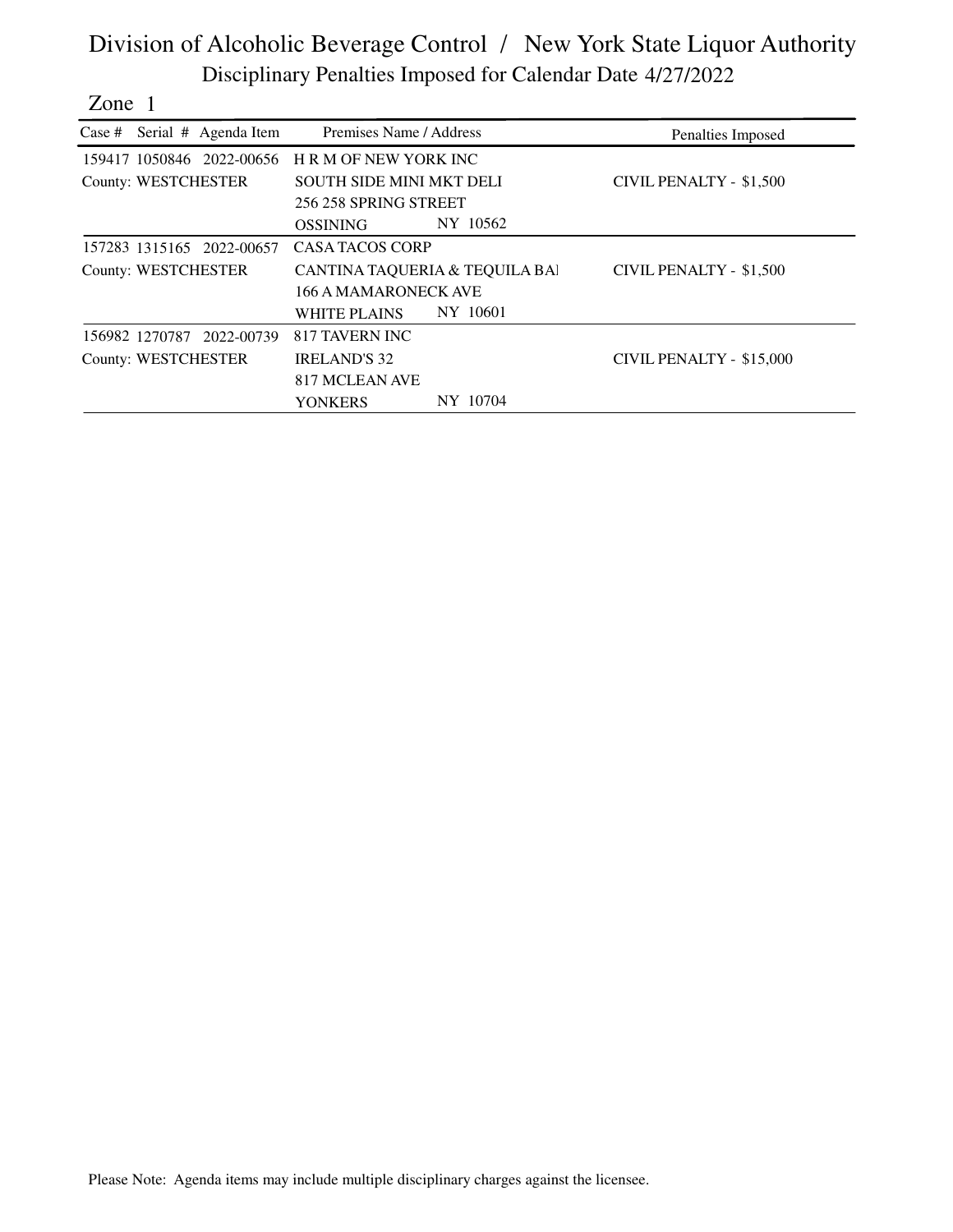| Zone 2                      |                                 |                                |
|-----------------------------|---------------------------------|--------------------------------|
| Case # Serial # Agenda Item | Premises Name / Address         | Penalties Imposed              |
| 156123 2000830 2022-00688   | YWC BEVERAGES CORP & BJS WHOI   |                                |
| County: ALBANY              | <b>BJ'S WHOLESALE CLUB</b>      | <b>CIVIL PENALTY - \$2,500</b> |
|                             | 1490 CENTRAL AVE V/O COLONIE    |                                |
|                             | NY 12205<br><b>ALBANY</b>       |                                |
| 159828 2207659 2022-00693   | <b>FELIPITO MERCEDES</b>        | <b>CANCELLATION</b>            |
| <b>County: ALBANY</b>       | <b>CHICO CHICKEN</b>            |                                |
|                             | 333 S PEARL ST 1ST FLOOR        | <b>BOND CLAIM - \$1,000</b>    |
|                             | NY 12202<br><b>ALBANY</b>       |                                |
| 153619 2186435 2022-00715   | MCAKAK LLC                      |                                |
| <b>County: BROOME</b>       | THE OLD UNION HOTEL             | <b>CIVIL PENALTY - \$2,000</b> |
|                             | 246 CLINTON ST                  |                                |
|                             | NY 13905<br><b>BINGHAMTON</b>   |                                |
| 157724 2218138 2022-00674   | EL UNIVERSAL CORP               |                                |
| <b>County: DUTCHESS</b>     | EL UNIVERSAL                    | CIVIL PENALTY - \$3,500        |
|                             | 1456 ROUTE 22                   |                                |
|                             | NY 12594<br><b>DOVER</b>        |                                |
| 157569 2225442 2022-00677   | PURE HOOKAH LOUNGE LLC          | <b>CANCELLATION</b>            |
| County: JEFFERSON           |                                 |                                |
|                             | 312 ARSENAL ST STE 600          | <b>BOND CLAIM - \$1,000</b>    |
|                             | NY 13601<br><b>WATERTOWN</b>    |                                |
| 155542 2504009 2022-00699   | ROBERT PATRICK SEWARD           |                                |
| County: ONEIDA              | <b>DICK SMITHS TAVERN</b>       | <b>CIVIL PENALTY - \$2,500</b> |
|                             | 1310 SCHUYLER ST                |                                |
|                             | NY 13502<br><b>UTICA</b>        |                                |
| 148555 2194905 2022-00741   | JAMTHREE ENTERPRISES LLC        |                                |
| County: ONEIDA              | <b>JAKS BAR &amp; GRILL</b>     | <b>CIVIL PENALTY - \$2,000</b> |
|                             | 7336 TRENTON RD                 |                                |
|                             | NY 13304<br><b>BARNEVELD</b>    |                                |
| 157642 2504865 2022-00719   | MATTYDALE POST V F W 3146       |                                |
| County: ONONDAGA            |                                 | CIVIL PENALTY - \$1,000        |
|                             | 2000 LEMOYNE ST                 |                                |
|                             | NY 13211<br><b>SYRACUSE</b>     |                                |
| 157186 2218955 2022-00664   | <b>BLUE LOUNGE CORP</b>         |                                |
| <b>County: ORANGE</b>       | 411 LOUNGE                      | CIVIL PENALTY - \$2,500        |
|                             | 411 BROADWAY                    |                                |
|                             | NY 12550<br><b>NEWBURGH</b>     |                                |
| 157445 2223117 2022-00717   | <b>JOHNSON &amp; LARSEN INC</b> |                                |
| County: ORANGE              | <b>OLD CASTAWAYS</b>            | CIVIL PENALTY - \$1,500        |
|                             | 405 SHORE RD                    |                                |
|                             | NY 12518<br><b>CORNWALL</b>     |                                |
| 156587 2506236 2022-00697   | LEON, LEROY & CRAIG HURLBUT     |                                |
| County: OSWEGO              | <b>ASHLEY LYNN WINERY</b>       | CIVIL PENALTY - \$2,500        |
|                             | 4142 STATE ROUTE 104            |                                |

Please Note: Agenda items may include multiple disciplinary charges against the licensee.

MEXICO NY 13114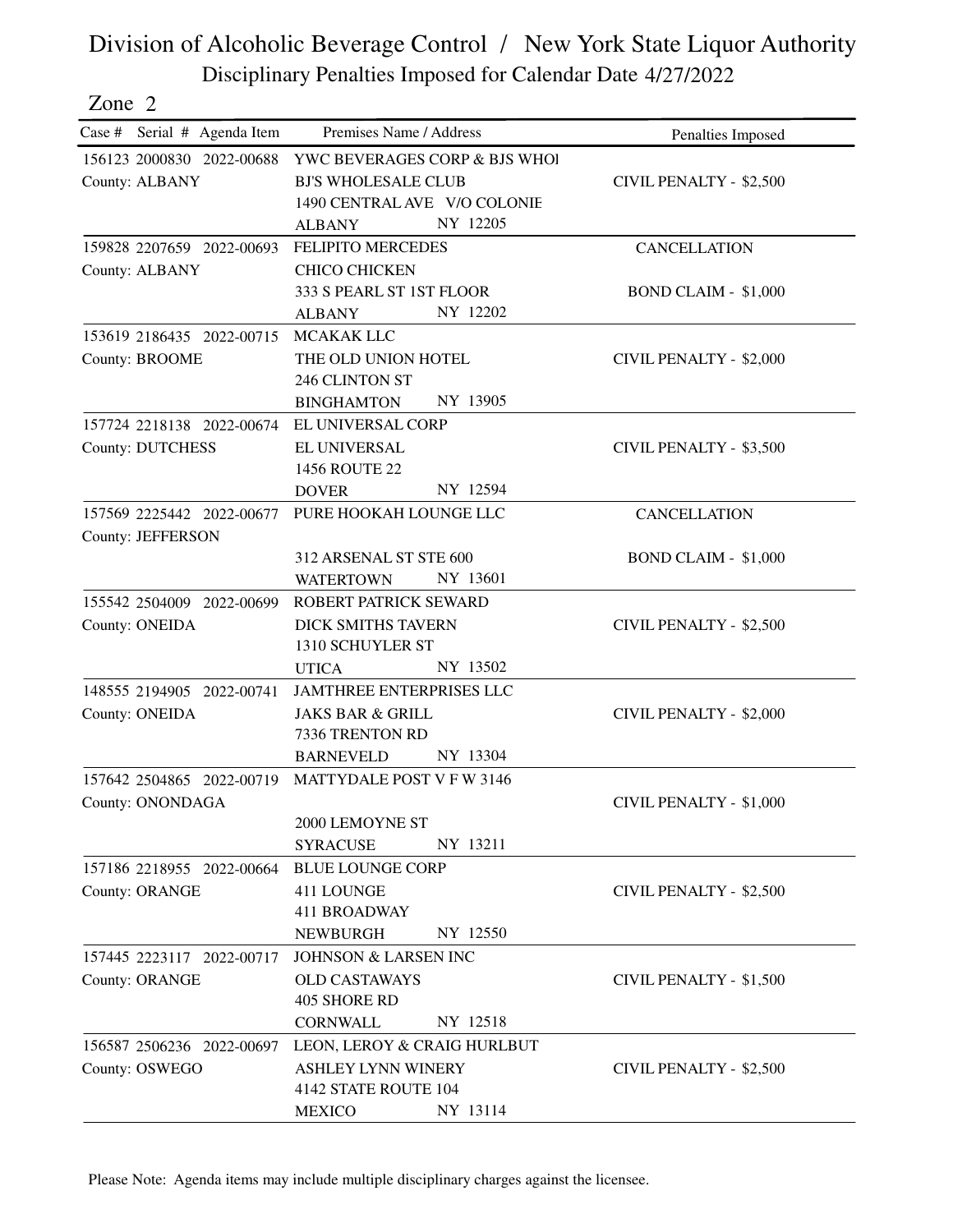| Zone $2$ |                    |                               |                                                          |                         |
|----------|--------------------|-------------------------------|----------------------------------------------------------|-------------------------|
|          |                    | Case # Serial $#$ Agenda Item | Premises Name / Address                                  | Penalties Imposed       |
|          |                    |                               | 156874 2009691 2022-00663 GIACONE & GALIB ENTERPRISES IN |                         |
|          | County: RENSSELAER |                               | <b>MY PLACE &amp; COMPANY</b>                            | CIVIL PENALTY - \$5,000 |
|          |                    |                               | 1640 COLUMBIA TURNPIKE                                   |                         |
|          |                    |                               | <b>CASTLETON ON HUNY 12033</b>                           |                         |